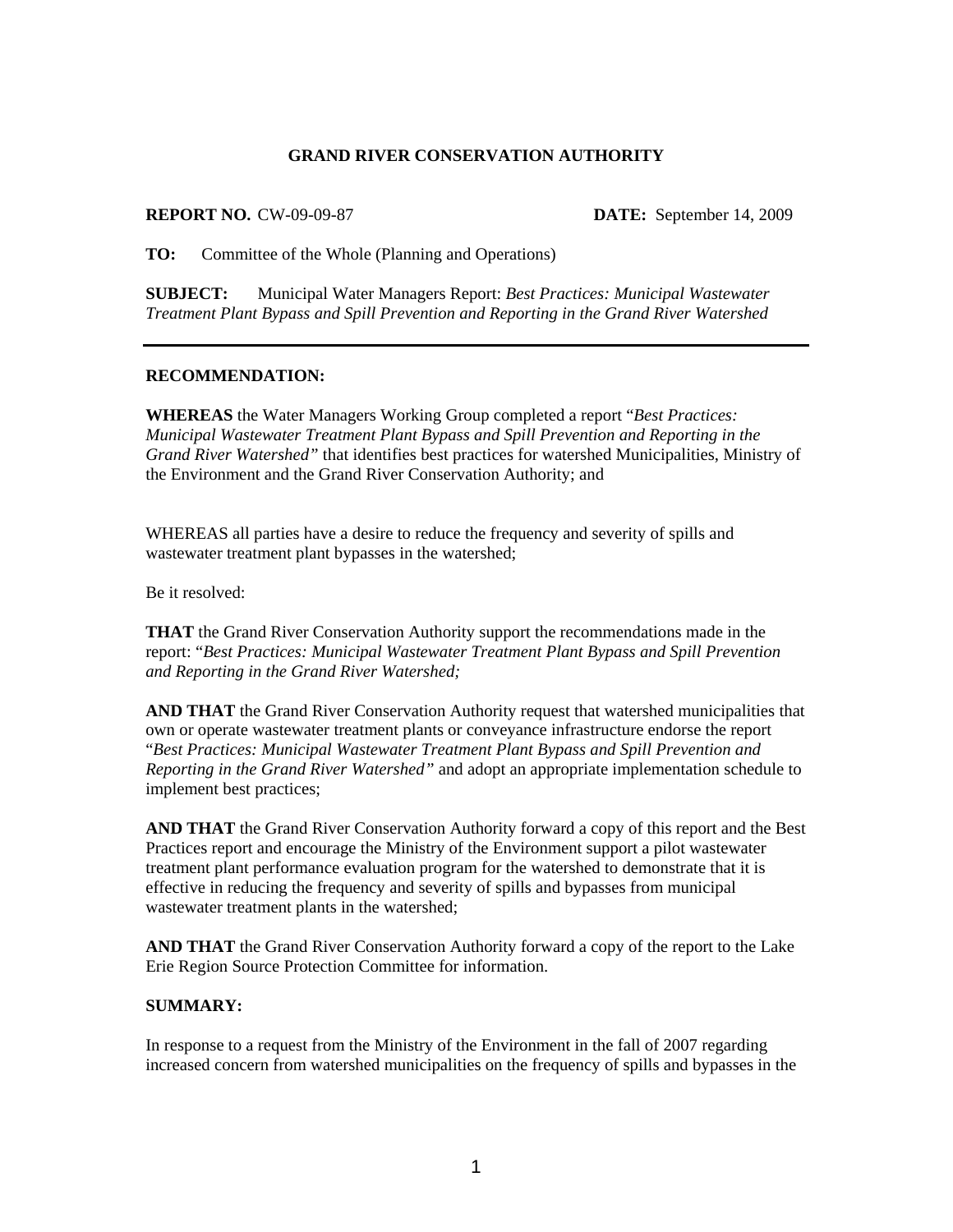Grand River watershed, the Municipal Water Managers working group collectively prepared a report "*Best Practices: Municipal Wastewater Treatment Plant Bypass and Spill Prevention and Reporting in the Grand River Watershed."* 

The report is a collaborative effort by 12 watershed municipalities that own and operate sewage works (including wastewater treatment plants and sewage conveyance infrastructure such as pumping stations and sewers), the Technical Services Section and Guelph District Office of the Ministry of the Environment and the Grand River Conservation Authority.

By reviewing Ministry data collected between 2002 and 2006, the general causes of bypasses and spills in the watershed were identified. Constructive discussions among Water Managers throughout 2008 and into 2009 identified best practices for watershed municipalities, the Ministry of the Environment and the Grand River Conservation Authority that would assist with preventing or better responding to spills and bypasses. The report makes 13 recommendations with the intent to (1) Improve information management and communication and (2) Implement best practices to reduce the frequency and severity of spills and bypasses in the watershed.

## **REPORT:**

Over the past few years, bypasses or spills from municipal wastewater treatment plants and collection systems have risen in the awareness of various stakeholders in the Grand River watershed. There is increased concern of the potential impacts these events may have on river water quality, especially on drinking water. This issue was presented to the Municipal Water Managers Working group in the fall of 2007 by the Ministry of the Environment (Ministry) as this group is the forum for discussing watershed issues. The working group agreed to discuss the issue and to jointly compile a list of best practices with the goal of reducing the frequency and severity of spills and bypasses in the watershed.

The working group is made up of senior managers of municipal water and wastewater services of watershed municipalities that own or operate wastewater infrastructure. The Ministry is also a member of the group, which is chaired by the Grand River Conservation Authority (GRCA). This group meets regularly to discuss watershed issues such as the assimilative capacity of the rivers to receive wastewater, nonpoint source pollution management, water supply, spill notification and wastewater bypasses in the watershed.

As part of this collaborative initiative, the Ministry drafted a report that summarized the general causes of spills and bypasses in the watershed over a five year period (2002-2006). The report was based on the information in the Ministry's information management system. Over the five year period, a total of 136 spill or bypass events occurred in the watershed with 75% of these events having partial treatment which is the minimum requirement by the Ministry. The general causes of spills and bypasses were categorized by event:

- o weather-related including events caused by high infiltration and inflow (32%);
- o power failure (14%);
- o equipment failure (16%);
- o maintenance/repairs (10%);
- o damaged/blocked sewers (10%); and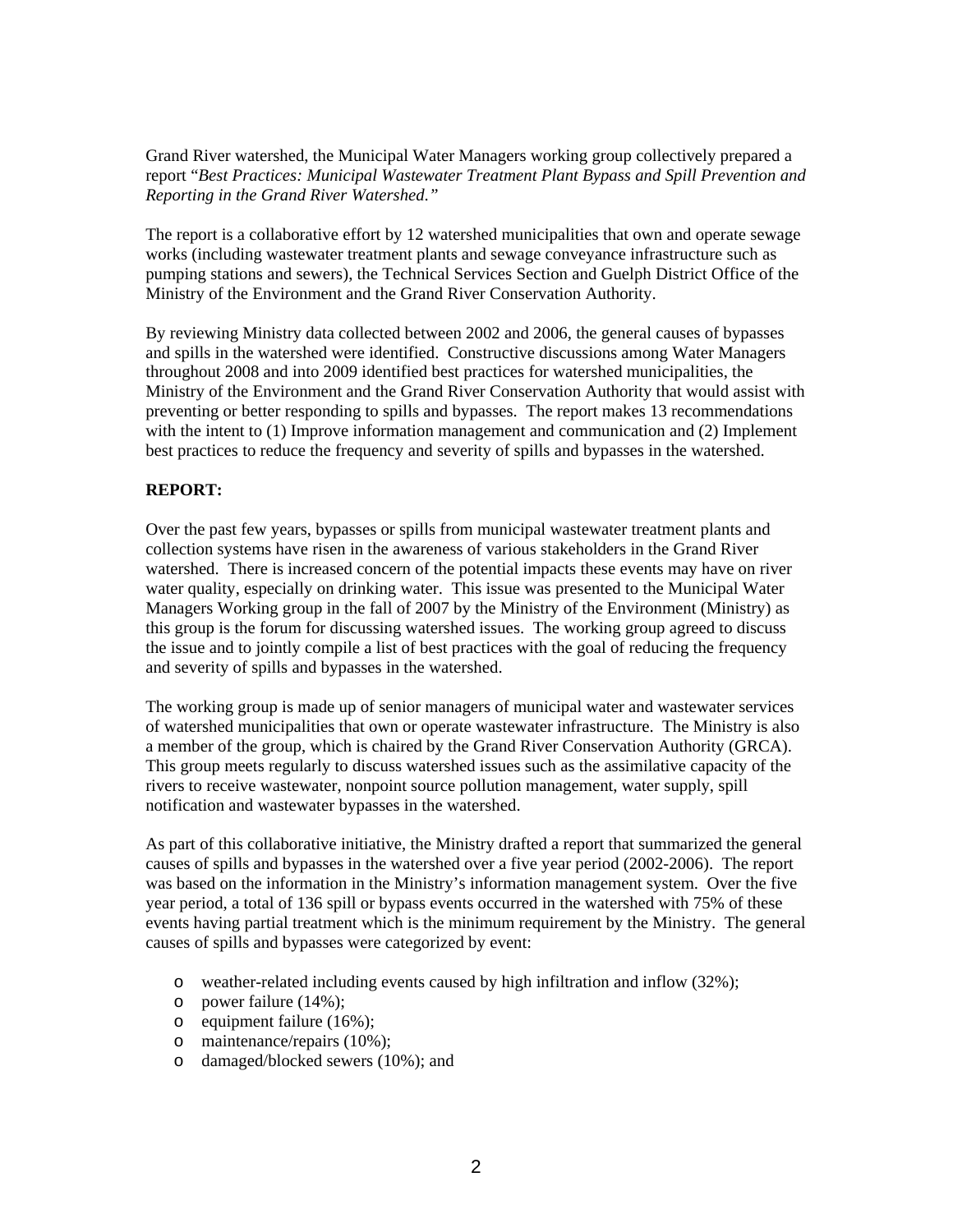o others of unknown causes (18%).

The Ministry's report as well as additional analysis of the Ministry's data formed the basis for the many discussions at subsequent meetings by working group members.

Since many of the spills reported included events at pumping stations and sewer mains, lower tier municipalities were invited to join the Water Managers working group to solicit feedback and develop best practices for managers and operators of sewage conveyance systems.

Discussions commenced on the relative risk the various types of bypasses or spills have on the river and downstream users. In the absence of data characterizing bypass effluent quality, Water Managers agreed that effluent from a bypass of advanced wastewater treatment (e.g. tertiary wastewater treatment plant) is much higher in quality than a bypass consisting of raw sewage. Professional judgement by Water Managers, which was subsequently supported by Health Unit staff, categorized the various sewage discharges into low, moderate or high level of concern. Although spill or bypass events that discharge raw or primary-treated sewage effluent were considered to be of higher concern to downstream users, it was agreed that additional information such as volume, the environmental conditions (i.e. wet versus dry weather) and proximity to drinking water intake is necessary to completely evaluate the relative risk these events have on downstream users.

A preliminary analysis of the Ministry's data records estimated that the total volume of sewage bypassed or spilled between 2003 and 2005 was  $200,448 \text{ m}^3$ . This volume represents less than 0.01% of the total river volume flowing through Brantford over the same time period. Although this analysis indicates that the total volume of sewage bypassed during this time period was extremely low, water managers agreed that bypasses and spills are still undesirable and work should continue to implement best practices.

This exercise helped to identify best practices for municipalities and the Ministry by further refining the causes of spills and bypasses that were considered to be of high concern; determine what type of facility these events were taking place at; and identify what additional information was required to be reported by operators and collected by the Ministry so that water users can make more informed decisions.

It was recognized early in the process that improved information management is critical to clearly communicate accurate and relevant information to all downstream municipal users. Many Ministry data records were incomplete and the cause of some spills or bypasses was 'unknown' (18% of the 136 events between 2002 and 2006). Operator reporting of spills and bypasses was also identified as being inconsistent across the watershed. To address this, a Sewage Discharge Notification Form was drafted for use by wastewater treatment plant and sewage conveyance operators for reporting spills and bypasses as well as for Ministry staff for collecting more complete information into their information management system. The additional information will assist Water Managers with properly evaluating the risk of a particular spill or bypass on downstream users. The new Form will be introduced to wastewater treatment plant and sewage conveyance operators at planned workshops this fall.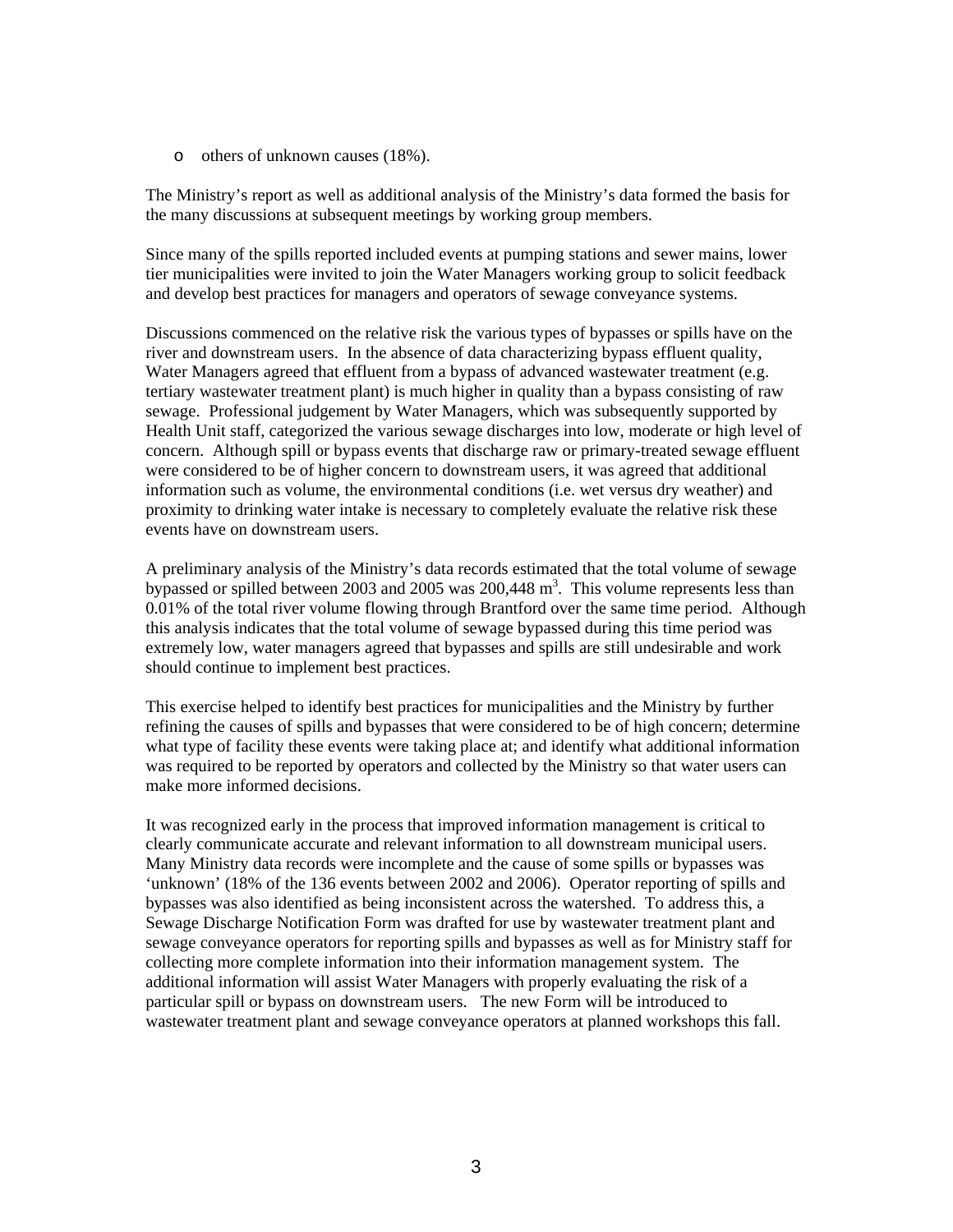Although information management and communication was highlighted as a primary issue when managing spills and bypasses in the watershed, most of the bypasses were caused by large amounts of water flowing into the sewer system during wet weather (e.g. snowmelt or heavy rains) which overwhelmed the treatment plants causing bypasses. This is referred to as high inflow and infiltration into the wastewater collection system. It is important to note however, that there are no combined sewer overflows (CSO's) in the watershed. To reduce the effects of wet weather on wastewater treatment plants, aggressive inflow and infiltration abatement programs are strongly recommended. Additional best practices include backup-power at all wastewater treatment plants and pumping stations that are close to water courses. Back-up equipment should also be readily available.

This process also confirmed that improved river information would assist downstream users with making timely water management decisions. The GRCA's role in spills and bypasses is to share estimated travel times for spills and bypasses to downstream drinking water intakes. As a result, the GRCA has agreed to develop an improved travel time model for the watershed.

Numerous Water Managers working group meetings throughout 2008 and 2009 yielded constructive discussions and information sharing among working group members. The City of Guelph shared their experience in optimizing their wastewater treatment plant to produce higher quality effluent, reduce the frequency of bypasses; and reduce the total volume of sewage bypassed since the implementation of their optimization program in 2006. Haldimand County has also initiated a wastewater treatment plant performance evaluation on the Dunnville and Caledonia wastewater treatment plants with the aim to improve effluent quality and reduce the frequency of spills and bypasses. A wastewater treatment plant performance evaluation pilot for the watershed is a key recommendation by Water Managers which would address the goal to reduce the frequency and severity of bypasses in the watershed.

Collective effort from members of the Water Managers working group has resulted in the report: *Best Practices: Municipal Wastewater Treatment Plant Bypass and Spill Prevention & Reporting in the Grand River Watershed*. The following lists the recommendations that have been made under two key objectives that were defined through this process:

#### **Objective 1: Improve information management and communication**

R**ecommendation 1.** All wastewater treatment plant and wastewater collection system operators should start to use the draft *Sewage Discharge Notification Form* following its introduction at an operator training workshop in the fall of 2009.

**Recommendation 2**. The Ministry of the Environment should make provisions in their procedures and their Integrated Divisional System (IDS) for accommodating the additional information collected and reported by wastewater treatment plant operators using the new Sewage Discharge Notification Form.

**Recommendation 3.** A workshop should be held for wastewater treatment plant and wastewater collection system operators, municipal staff and interested Health Unit staff to review spills and bypass reporting procedures for the Grand River Watershed including the draft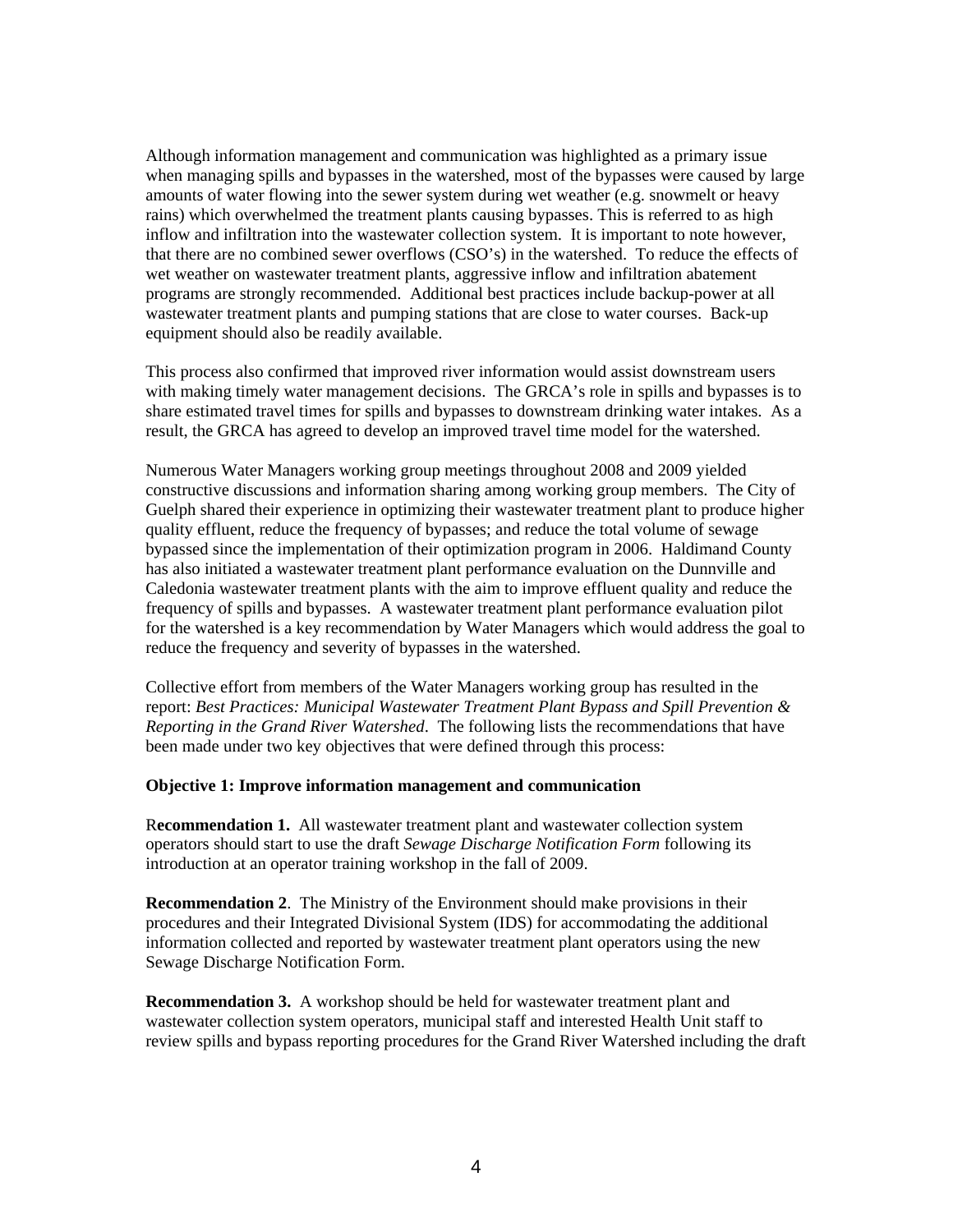*Sewage Discharge Notification Form*. An annual workshop for wastewater plant and collection operators should be considered to promote training and best practices.

**Recommendation 4**. The new reporting procedures, including the updated No*n-Standard Procedure for Reporting Spills and Bypasses in the Grand River watershed* and the *Sewage Discharge Notification Form* should be reviewed annually to evaluate its effectiveness with all watershed municipalities and agencies. The annual review can be facilitated by the Water Managers working group.

**Recommendation 5.** The current closure notification procedures for municipalities and wastewater treatment plant operators should be reviewed with the Ministry and if determined feasible, a new closure notification procedure be developed as part of the N*on-Standard Procedure for Reporting Spills and Bypasses in the Grand River* watershed.

**Recommendation 6**. Municipalities that operate wastewater treatment plants, drinking water treatment plants and wastewater collection systems should review internal communication procedures to ensure that there is a consistent approach for documenting and communicating relevant information on spills and bypasses.

**Recommendation 7**. Progress made in implementing the best practices outlined in this report should be reported annually. The Water Managers Working Group for the Grand River Watershed can be the forum for reporting progress and sharing information on Best Practices.

#### **Objective 2: Implement Best Practices**

**Recommendation 8.** Watershed municipalities should implement aggressive programs to reduce inflow and infiltration to lower the number of weather-related wastewater treatment plant bypasses.

**Recommendation 9**. Back-up power and equipment or appropriate procedures should be available at all pump stations and wastewater treatment plants.

**Recommendation 10.** Watershed municipalities should give appropriate consideration to prioritizing capital infrastructure renewal projects that would benefit the Grand River and its tributaries.

**Recommendation 11.** The Grand River Conservation Authority develop a time-of-travel model to improve the estimated travel times under steady-state conditions for watershed municipalities to help them better plan to deal with spills and bypasses.

**Recommendation 12**. Watershed municipalities should conduct regular wastewater treatment plant infrastructure and performance reviews with the end goal of achieving good, economical effluent and a reduction in the frequency and severity of bypasses.

**Recommendation 13**. The Ministry of the Environment should encourage and support a wastewater treatment plant performance evaluation pilot for the Grand River watershed.